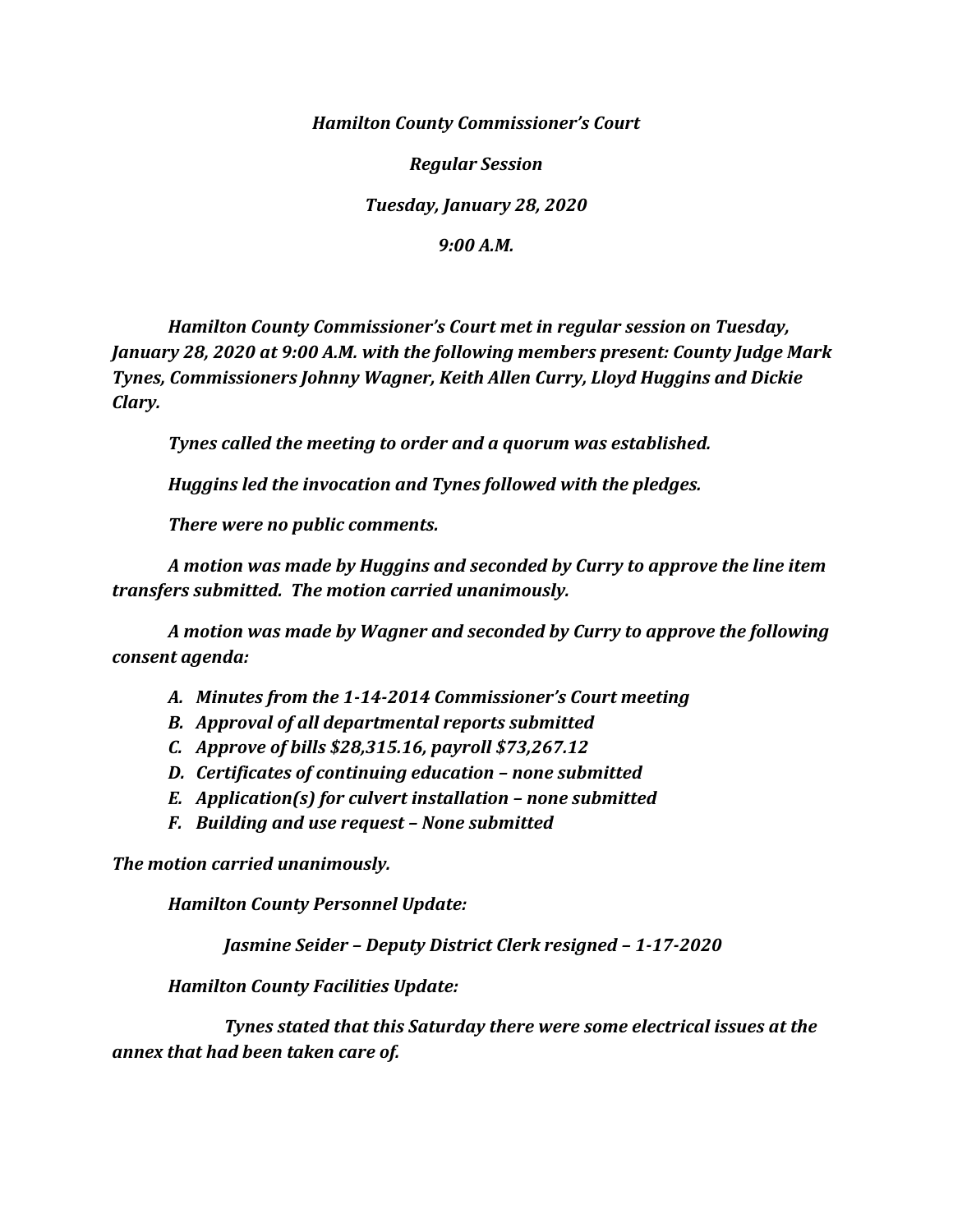*He also said that he thought the repairs had begun at the historical museum and Curry confirmed.*

*A motion was made by Clary and seconded by Huggins to approve the interlocal agreement between Coryell County and Hamilton County regarding administration of the performance of Hamilton Count's obligations to residents of precinct 3 of Hamilton County and Hamilton County jail inmates under the Texas Indigent Health Care and Treatment Act. The motion carried unanimously.*

*A motion was made by Huggins and seconded by Clary to approve the certification form the Auditor's Office – special revenue budget, the motion carried unanimously.*

*County Clerk Kiesha Fisher Bagwell spoke to the court about the record archival funds. (040) This fund is set up only for restoring/preserving old books. Her office has been in touch with Kofile on preserving the birth and death records in her office. There are approximately 20 books left to be preserved. This item doesn't have to go through Commissioner's Court, but she wanted to keep the court informed of any money spent.*

*Bagwell also had sent the members of the court copies of emails where she had inquired on listserve about election worker wages. Our current wages for election judges are currently \$9.00 per hour and for election clerks \$8.50 per hour. She explained that it was really difficult to find election workers as it is and asked the court to consider changing their wages. The court had reviewed the email that had said that they were currently paying. A motion was made by Clary and seconded by Wagner to raise the election judge wages to \$12.00 per hour and election clerks to \$11.00 per hour. The motion carried with a 4 to 1 vote.*

*The court took no action on the Hamilton County burn ban, but will leave it on the agenda.*

*A motion was made by Huggins and seconded by Wagner to ratify the declaring of scrap metal salvage in Hamilton County Commissioner's Precinct 3. The motion carried unanimously.*

*The court acknowledged the order of appointment from 220th District Judge Shaun Carpenter appointing Hollee A. Ragsdale, Community Supervision Officer.*

*Health and Safety code, title 7, subtitle a 534.010 (2) requires an annual report to each local agency that appoints the members (of the board) the executive director's total compensation and benefits which are salary \$130,962 and total benefits \$22,091.55.*